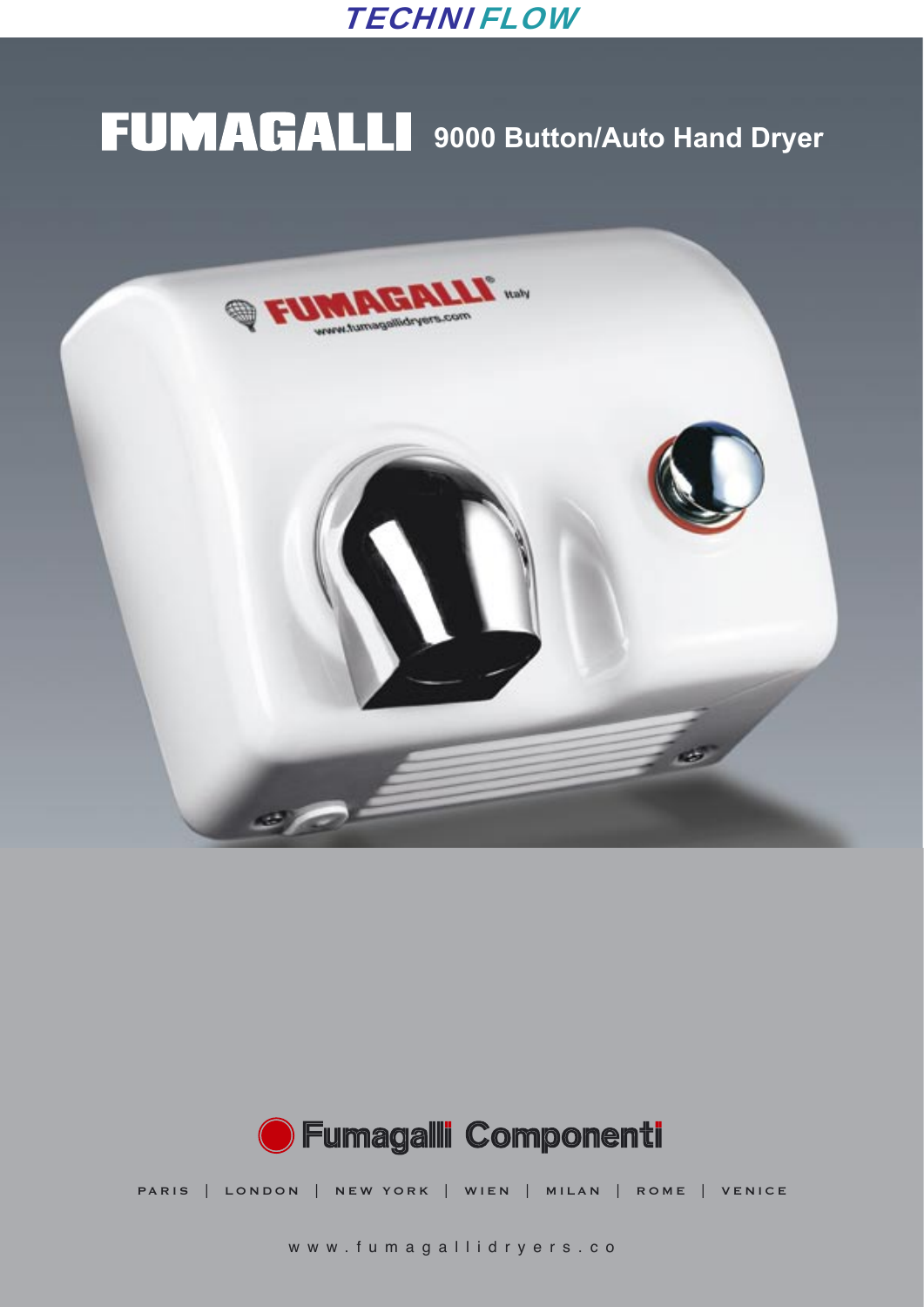

Certified Quality System UNI-EN-ISO 9001:2000



#### **9000P** (b)

Carbon steel, white-glazed with push button.



#### **9000A** (b)

Carbon steel, white-glazed automatic.



#### **9000P** (l)

Stainless steel, bright, with push button.



### **9000P** (o)

Stainless steel, brushed, with push button.





#### **9000P** (a)

Carbon steel, black-glazed, with push button.





#### **9000P** (g)

Carbon steel, yellow-glazed, with push button.



#### **9000A** (l)

Stainless steel, bright, automatic.

### **9000A** (o)

Stainless steel, brushed, automatic.

### **9000A** (a)

Carbon steel, black-glazed, automatic.

## **9000A** (g)

Carbon steel, yellow-glazed, automatic.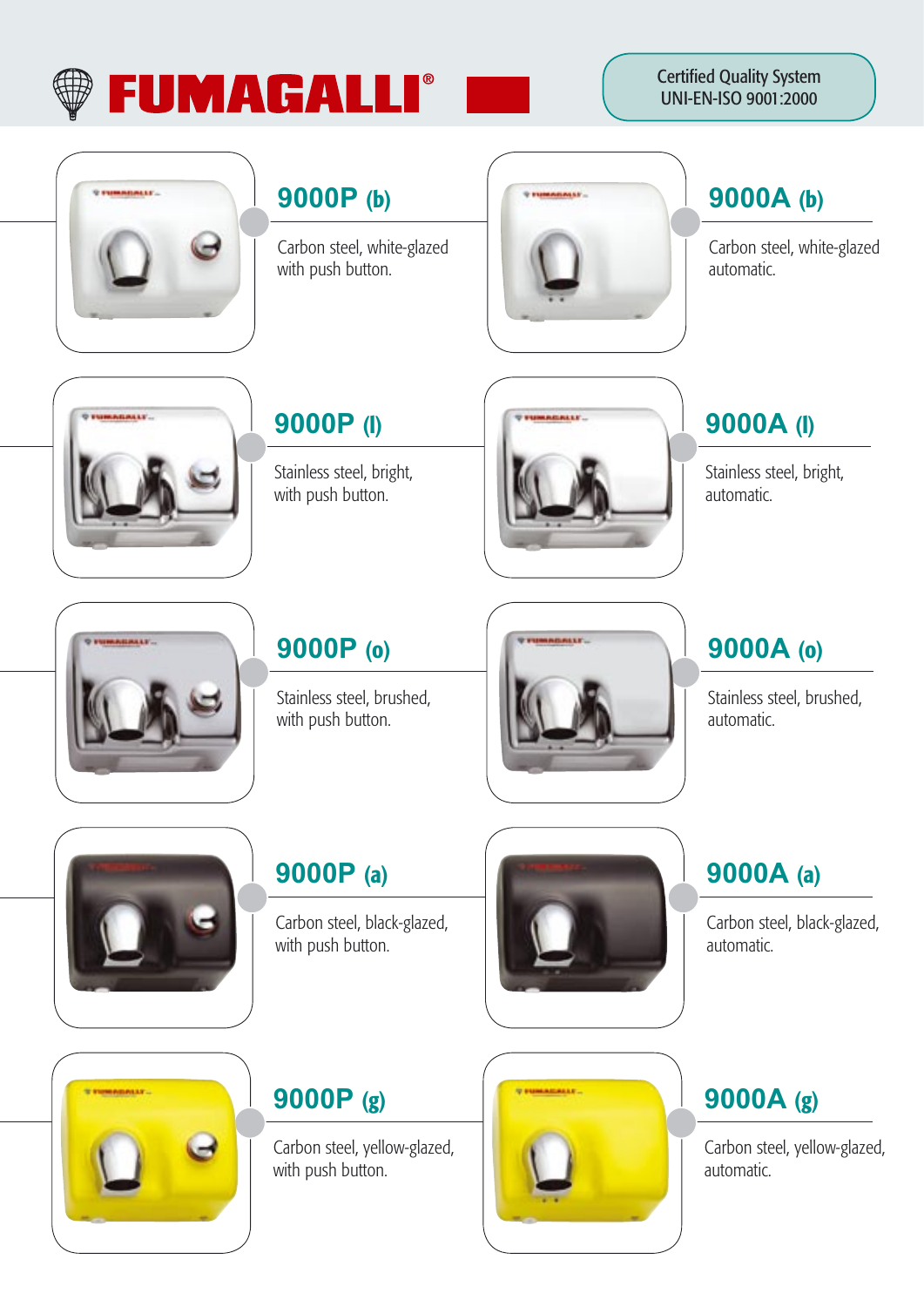#### HIGH PERFORMANCE WARM AIR HAND DRYERS



Made in Italy *Italian design and technology*



Test certificate *Every dryer is supplied with test certificate*



Thief-proof *Thanks to special screws*



Vandal-proof *Thanks to the compact and sturdy structure*



360° revolving nozzle





Long Life *Statistically over 15 years*



Super Power *Major power, guaranteed by the new motor*



**Temperature** *Constant temperature*



40° Anniversary *MG HAND leader of the market for more than 40 years* 

#### Technical Details

| Functioning                                         | Push button or photocell  |
|-----------------------------------------------------|---------------------------|
| Cover material                                      | Carbon or stainless steel |
| <b>Base material</b>                                | Aluminium                 |
| Net weight                                          | 8 Kg                      |
| Supply voltage                                      | 220/240 V - 110/130 V     |
| Main frequency                                      | 50/60 Hz                  |
| Absorption motor/n° revolutions 250W/5.500 rev./min |                           |
| Heating element absorption                          | 2000 W                    |

| Overall power absorption    | 2250W                               |
|-----------------------------|-------------------------------------|
| Air speed                   | 105 Km/h                            |
| Air flow at nozzle outlet   | 4,3 $m^3/m$ in                      |
| Ingress protection level    | IP21/IP23**                         |
| Noise level at 3 mt         | 63,9 dBA                            |
| Electrical protection level | Class I                             |
| <b>Quality marks</b>        | $A \in$ CE $\mathbb Q$<br>TUV/CE/UL |

\*\* IP21 Revolving nozzle - IP23 fixed nozzle





Fumagalli Componenti reserves the right to modify the products without notice. Reproduction of photos and/or logos without authorisation is illegal and strictly prohibited.